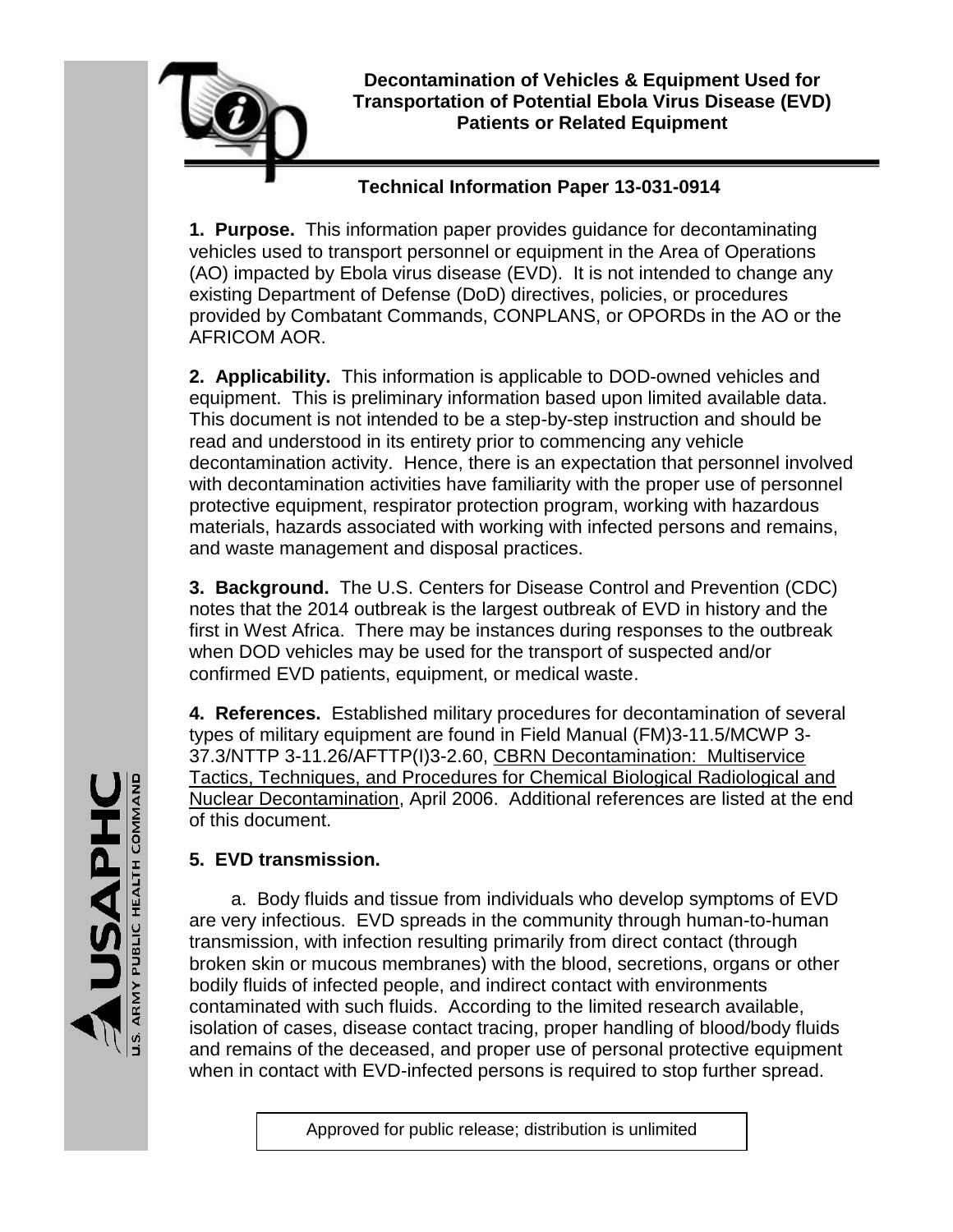b. Persons in contact with suspected and/or confirmed EVD patients must consistently apply appropriate infection control procedures (standard, contact and droplet precautions). These include basic hand hygiene, respiratory hygiene, personal protective equipment (PPE) to reduce the risk from splashes or other contact with infected materials, and patient isolation. Prevention guidelines for medical and transport personnel who may come in contact with EVD patients or their bodily fluids are available at: [http://www.cdc.gov/vhf/ebola/hcp/index.html.](http://www.cdc.gov/vhf/ebola/hcp/index.html)

c. Given the apparent low infectious dose, potential for high virus titers in the blood of ill patients, and disease severity, higher levels of precaution are warranted to reduce the potential risk posed by contaminated surfaces in the patient care environment. 1

d. Infection control guidelines addressing procedures to disinfect healthcare settings are readily available from the CDC. The CDC also provides guidance for decontamination procedures for air medical transport of EVD patients and disinfection for airport cargo and cleaning personnel. This document is intended to augment these resources by providing decontamination information specific to DOD vehicles deployed to EVD affected areas.

**6. Vehicles in the AO where EVD is present or suspected.** Vehicles in the AO that do not come in contact with persons ill with EVD or items potentially contaminated with Ebola virus do not require special decontamination but should follow normal wash/rinse protocols for military vehicles as established in DoD Regulation 4500.36, Management, Acquisition, and Use of Motor Vehicles.

**7. Vehicles that have transported a suspected and/or confirmed EVD patient.** As soon as possible after transport, decontaminate vehicles exposed to a suspected and/or confirmed Ebola patient as follows:

a. Select PPE. Personnel cleaning and disinfecting vehicles should wear PPE. Reusable PPE items will require proper cleaning and disinfection after use.

(1) Donning and doffing of PPE are critical steps in the prevention of exposure and it is imperative that personnel carefully remove PPE after working in potentially contaminated environments to avoid exposure of non-protected skin and mucous membranes. It is highly recommended that donning and doffing of PPE is performed in pairs or with supervision to minimize potential for unprotected exposures. Instructions for putting on and removing PPE are available at

<http://www.cdc.gov/HAI/prevent/ppe.html> and [http://www.cdc.gov/vhf/ebola/pdf/ppe](http://www.cdc.gov/vhf/ebola/pdf/ppe-poster.pdf)[poster.pdf.](http://www.cdc.gov/vhf/ebola/pdf/ppe-poster.pdf)

(2) At minimum, PPE should include disposable gloves, gown (fluid resistant/ impermeable), eye protection (face shield), and facemask to protect against direct skin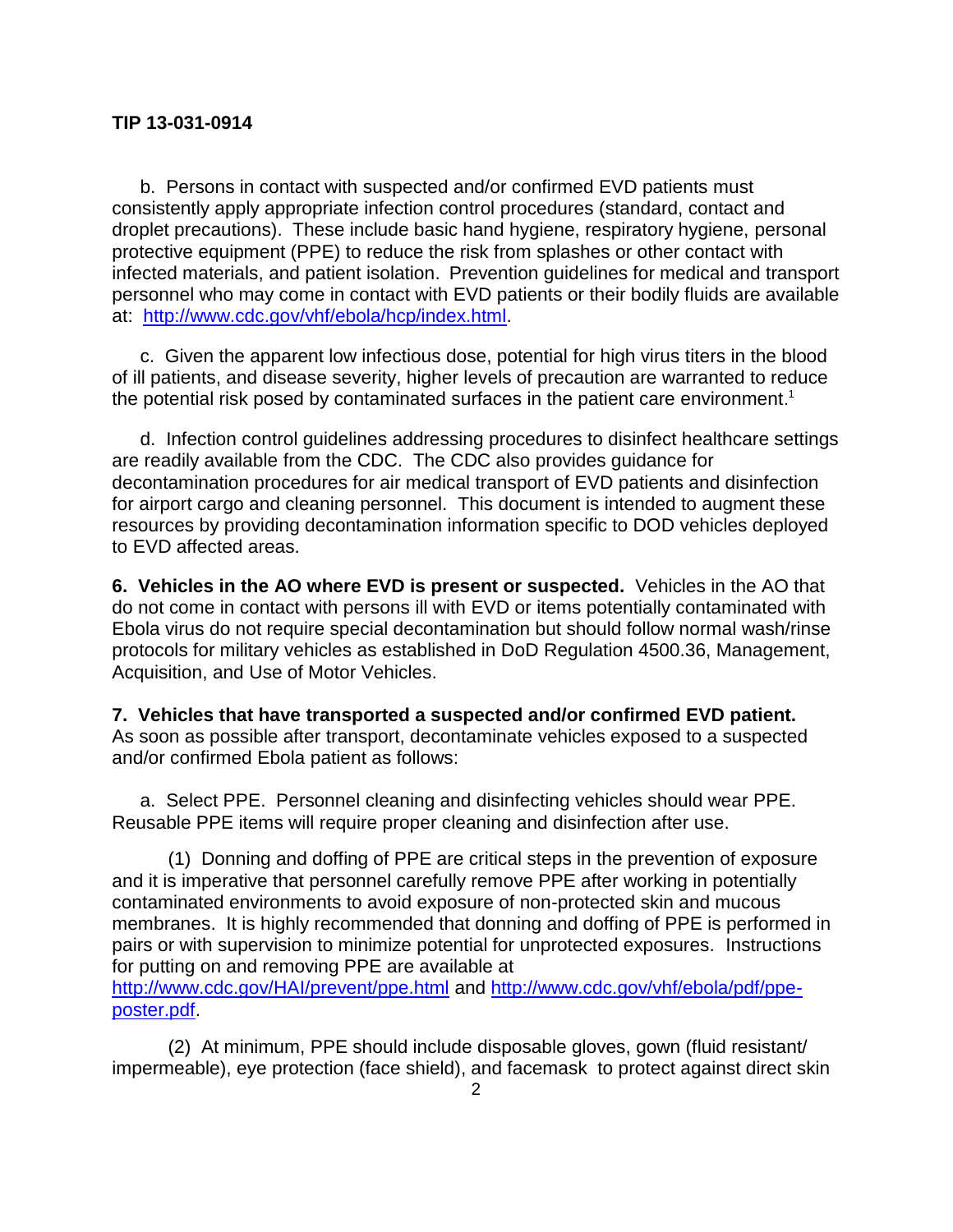and mucous membrane exposure of cleaning chemicals, contamination, and splashes or spatters during cleaning and disinfection activities. Additional barriers (e.g., leg covers, shoe covers) should be used in cases where the vehicle contains visible bodily fluids. Consider double-gloving if cleaning large amounts of blood or other body fluids.

(3) For more heavily contaminated environments or where there is a greater risk of splashes or splatters during cleaning and disinfection activities, consider utilizing full Tyvek<sup>®</sup> coverall suit, and overboots, heavy gauge rubber gloves over disposable gloves taped to the coverall suit, along with surgical mask and goggles or splash shield to protect against direct skin and mucous membrane exposure. Additional respiratory protection, such as a personal air purifying respirator (PAPR), should not be needed, but may provide additional physical comfort to personnel wearing PPE in warm climates due to airflow occurring within the mask. (Tyvek<sup>®</sup> is a registered trademark of E.I. DuPont de Nemours and Company.)

b. Surface Preparation. Before disinfecting a surface, cleaning should be performed to remove all bodily fluids, trash and dust build-up. In contrast to disinfection where specific chemicals are used, soap and water can be used for the cleaning process. Gross debris, if contaminated, is and will likely remain potentially infectious, so its management is important. Use disposable cleaning cloths, mop cloths, and wipes to manually clean the surfaces with the soap and water solution. Dispose of used materials along with any trash and debris in leak-proof bags. Use a rigid waste receptacle designed to support the bag to help minimize contamination of the bag's exterior. Care should be taken to prevent splashes and/or spread of fluids beyond the area of contamination.

**8. Selection of decontamination method.** There are a number of procedures and materials that can be used to decontaminate surfaces suspected of Ebola virus contamination. Not all decontamination methods are suitable or amenable to the material/item that is suspected of contamination. The best method to use will depend on the type of material that is contaminated, how the material is contaminated, the ability to obtain decontamination supplies, and other factors specific to the location. One key element impacting decontamination is the type of material (porous or nonporous) and whether electronics are present.

a. Porous. These are materials that will allow liquid and gas to pass through them. These will vary in hardness, density and porosity. As a result, liquids spilled or applied to these will absorb into the material making it more difficult to remove or decontaminate. Examples of porous materials include paper, fabric, and wood.

b. Non-porous. These are materials that will limit or prevent liquid and gas from passing through them. Liquids spilled or applied to these materials will pool or run off the material. Examples of non-porous materials include glass, metals and plastics.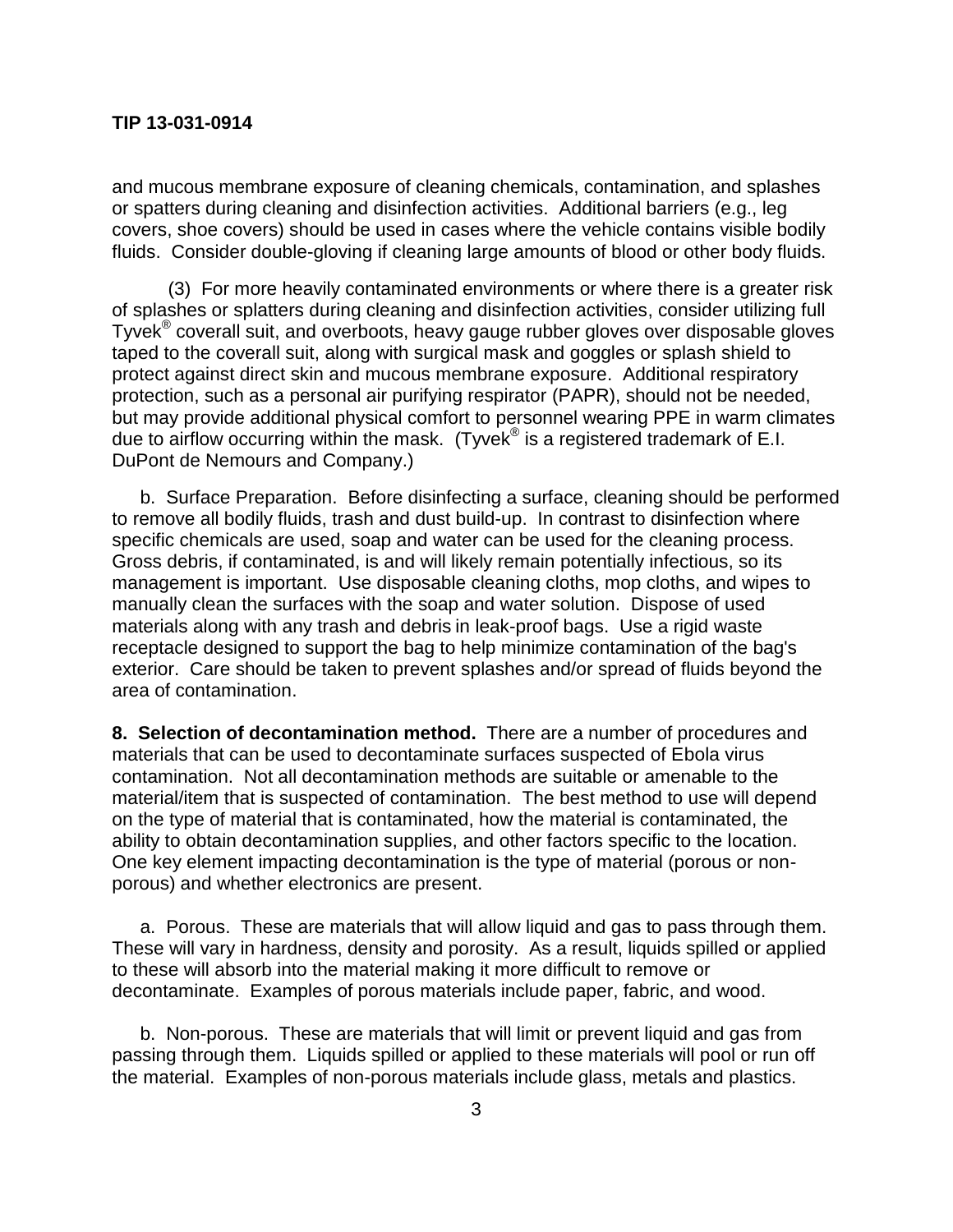c. Electronics. These are items containing electronic circuitry, switches, batteries, wiring, and so forth. These may or may not be installed or manufactured in a manner to prevent exposure to vapors and liquids such as contaminants and materiel used for decontamination.

**9. Chemical decontamination.** Selected disinfectants and bleach are recommended for killing the Ebola virus. Note that while alcohol is part of any hand sanitation/infection control program (alcohol-based hand sanitizer), it is not effective for decontaminating objects that have been in contact with the Ebola virus.

a. Commercial disinfectants. The U.S. Environmental Protection Agency (EPA) has identified a number of disinfectants suitable for Ebola virus decontamination. The disinfectants on *List G: EPA's Registered Antimicrobial Products Effective Against Norovirus* have been identified as being acceptable for use against Ebola virus. A large number of these are peroxide and acidic/alkaline-based cleaners.<sup>2</sup> Prepare and use commercial disinfectant per the directions on the package.

| <b>Lable.</b> Tradibilial Olock Hambers for Oblite El 717 (pproved Distinctionitis |                         |                                            |
|------------------------------------------------------------------------------------|-------------------------|--------------------------------------------|
| <b>NSN</b>                                                                         | <b>Trade Name</b>       | Nomenclature                               |
| 6840-01-389-6088                                                                   | Dispatch <sup>®</sup>   | Disinfectant-Detergent, General Purpose    |
| 6840-01-491-4889                                                                   | Dispatch                | Disinfectant-Detergent, General Purpose    |
| 7930-01-084-3103                                                                   | Spray Nine <sup>®</sup> | Cleaner, Industrial, Multi-Purpose         |
| 7930-01-177-0795                                                                   | <b>Spray Nine</b>       | Cleaner, Industrial, Multi-Purpose         |
| 7930-01-346-5280                                                                   | <b>Spray Nine</b>       | Cleaner, Industrial, Multi-Purpose         |
| 7930-01-346-5281                                                                   | <b>Spray Nine</b>       | Cleaner, Industrial, Multi-Purpose         |
| 7930-01-346-5284                                                                   | <b>Spray Nine</b>       | Cleaner, Industrial, Multi-Purpose         |
| 7930-01-393-6747                                                                   | <b>Spray Nine</b>       | Cleaning Compound Solvent Detergent Liquid |
|                                                                                    |                         | Disinfectant 25oz 12s                      |

Table. National Stock Numbers for Some EPA-Approved Disinfectants

Notes:

Dispatch is a registered of The Clorox Company. SprayNine is a registered trademark of the U.S. EPA.

b. Bleach. Dilute bleach is highly effective at decontaminating surfaces and items contaminated with the Ebola virus. Non-porous surfaces that are relatively free of debris and caked or pooled material can be decontaminated with a solution of 1% bleach [1:100 (~8 teaspoons of bleach added to 1 gallon of water or 10 mL of bleach to 990 mL of water)]. For unclean, soiled, dirty and porous surfaces, or when decontaminating an item via immersion, a solution of 10% bleach solution should be used [1:10 (1 cup of bleach added to 9 cups of water or 100 mL of bleach added to 900 mL of water)].<sup>3</sup> Even at the higher concentration of bleach solution, disinfection will be more successful if gross debris is removed prior to disinfection. Organic matter will neutralize bleach solution. Bleach solution should remain in contact with surfaces/items for at least 10 minutes.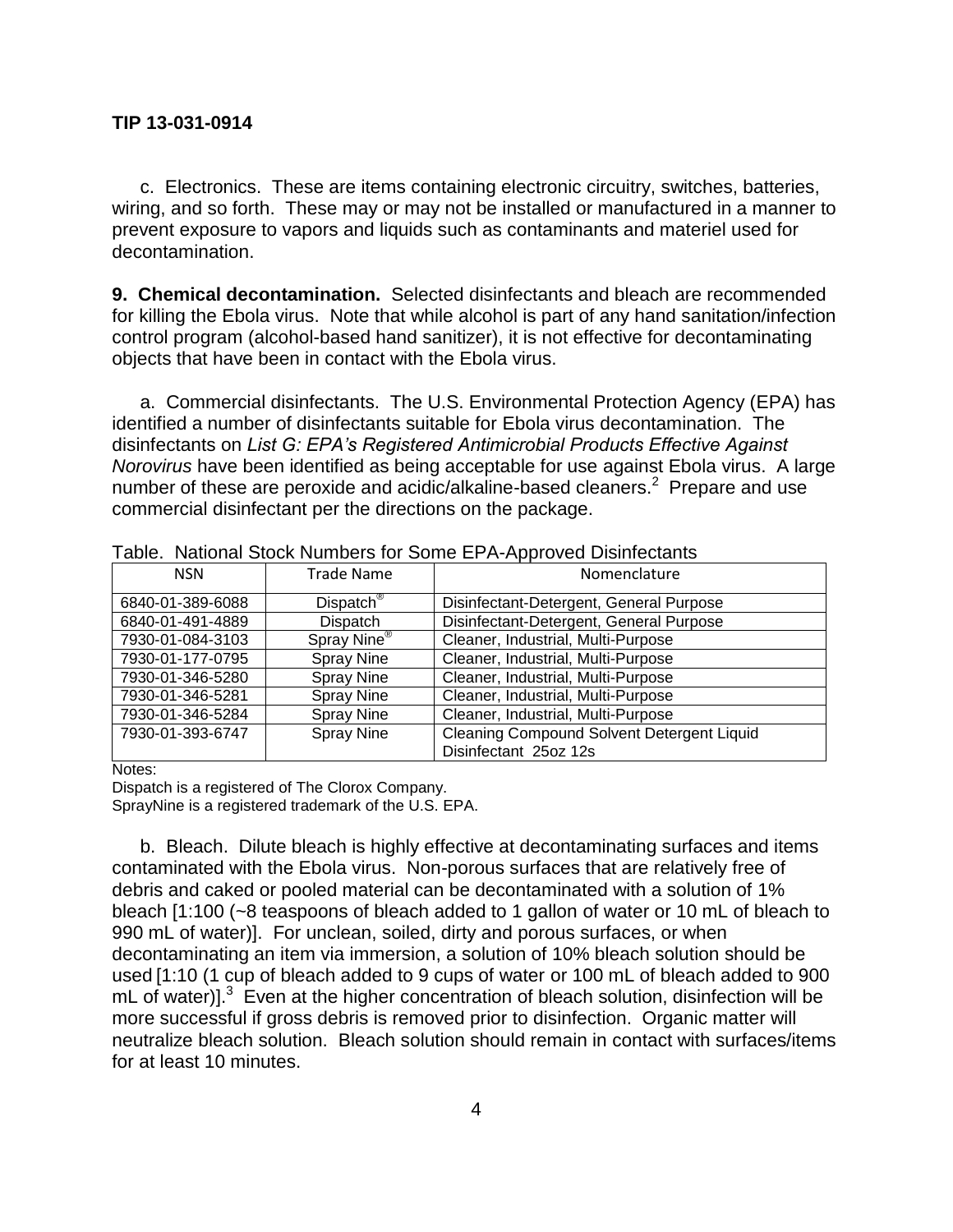(1) Full strength bleach emits toxic vapors and should never be used in small or enclosed spaces. Ideally, mix your solution outside. If that is not an option, go to a large, well-ventilated room and open the windows.

(2) Carefully pour the bleach into the container first, and then add cold water. Mixing the solution in this order will prevent the bleach from splashing up on you. If you do get any bleach on your skin, wipe it off immediately with a damp cloth.

(3) Place the lid on the container and gently invert the container back and forth a few times to mix. The solution is now ready to use. Never add any other ingredients to the bleach solution because many substances, including vinegar, create harmful fumes when mixed with chlorine bleach.

(4) Chlorine bleach solution begins to lose its disinfectant power quickly when exposed to heat, sunlight, and evaporation. To ensure the solution is still strong enough to kill germs, mix a fresh batch each day using cold water and discard whatever amount you don't use at the end of the day.

c. MicroChem Plus<sup>™</sup> solution. MicroChem Plus solution is highly effective at decontaminating surfaces and items contaminated with the Ebola virus. Approximately 190mL of MicroChem Plus solution can be added to 1 gallon of water to achieve the correct dilution for decontaminating surfaces. The MicroChem Plus solution should remain in contact with the surfaces/items for at least 15 minutes. An advantage of MicroChem Plus is that it is not believed to be degraded by organic matter to the degree that bleach is. (Micro-Chem Plus™ is a trademark of National Chemical Laboratories,  $Inc.$ ). $<sup>4</sup>$ </sup>

# **10. Decontamination of non-porous surfaces (e.g., glass, metal, painted surfaces, plastics).**

a. Clean the surface of loose debris, fluids and caked material using soapy water. (See surface preparation section above.)

b. Spray the surface with disinfectant and let stand for 10-30 minutes. Ensure the surface remains visibly wet for at least 10 minutes. During this time, a disinfectant saturated media (i.e., sponge, rag, wipe) can be used to gently spread the disinfectant across and around the surface.

c. Wipe clean with a moistened towel or sponge and let dry. Repeat if disinfectant residue is apparent.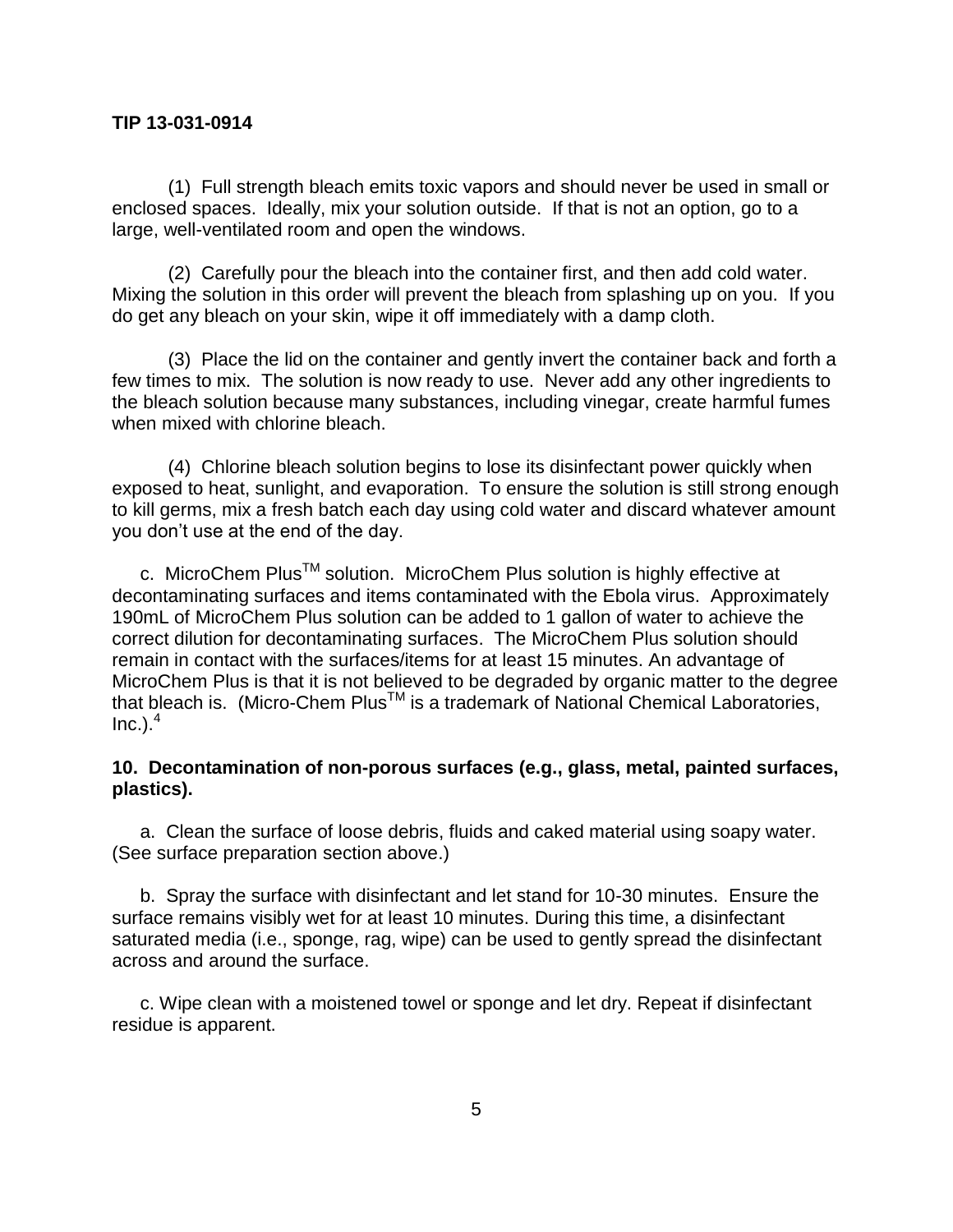**11. Decontamination of porous surfaces.** For porous surfaces (e.g., removed clothing, bedding, mattresses, seat cushions), decontamination will require a decision as to whether the item will be reutilized.

a. Items with porous surfaces that WILL NOT be reutilized. Saturate items with disinfectant and place into a leak-proof biohazard bag and secure for disposal.

b. Items with porous surfaces that WILL BE reutilized:

(1) Remove debris and free liquids/solids from the item and place in a leak-proof biohazard bag, saturate with disinfectant, and dispose as described below.

(2) Immerse the items in disinfectant for 10-30 minutes depending on the size and volume of the item being disinfected.

(3) Remove the items from the disinfectant and allow excess fluids to drain.

(4) Immerse the items in clean rinse water and allow sufficient time to remove excess disinfectant. One or more rinses may be required depending on the absorbent qualities of the material.

(5) Remove the items from the rinse water and allow to dry.

NOTE: If the item is such that it cannot be immersed due to size or detached from a mount, the item will need to be saturated with disinfectant in place. The item would then be rinsed in the same manner one or more times to remove disinfectant residuals.

#### **12. Disposal of wastewater.**

a. Although decontamination is intended to destroy or inactivate Ebola virus, it is possible that wastewater from decontamination of vehicles could still contain some active virus. Disposing of the wastewater through sanitary sewers is only a good option if additional disinfection occurs as part of the wastewater treatment process. However, in the areas of Africa where EVD has been found recently, functioning modern sewers with disinfection prior to discharge are not routinely available.

b. Using a soakage pit is an option if the site selected is completely isolated from any surface water or any subsurface source of drinking water. If soakage pits are used, after the rinse water enters, add enough lime to achieve a pH of 12 or above and maintain it at that level for 2 hours without adding more lime. Each time the pH slips below 12, add more lime and wait a full 2 hours from the time the additional lime was added.<sup>5</sup> After the pH has successfully been maintained for 2 hours as described above,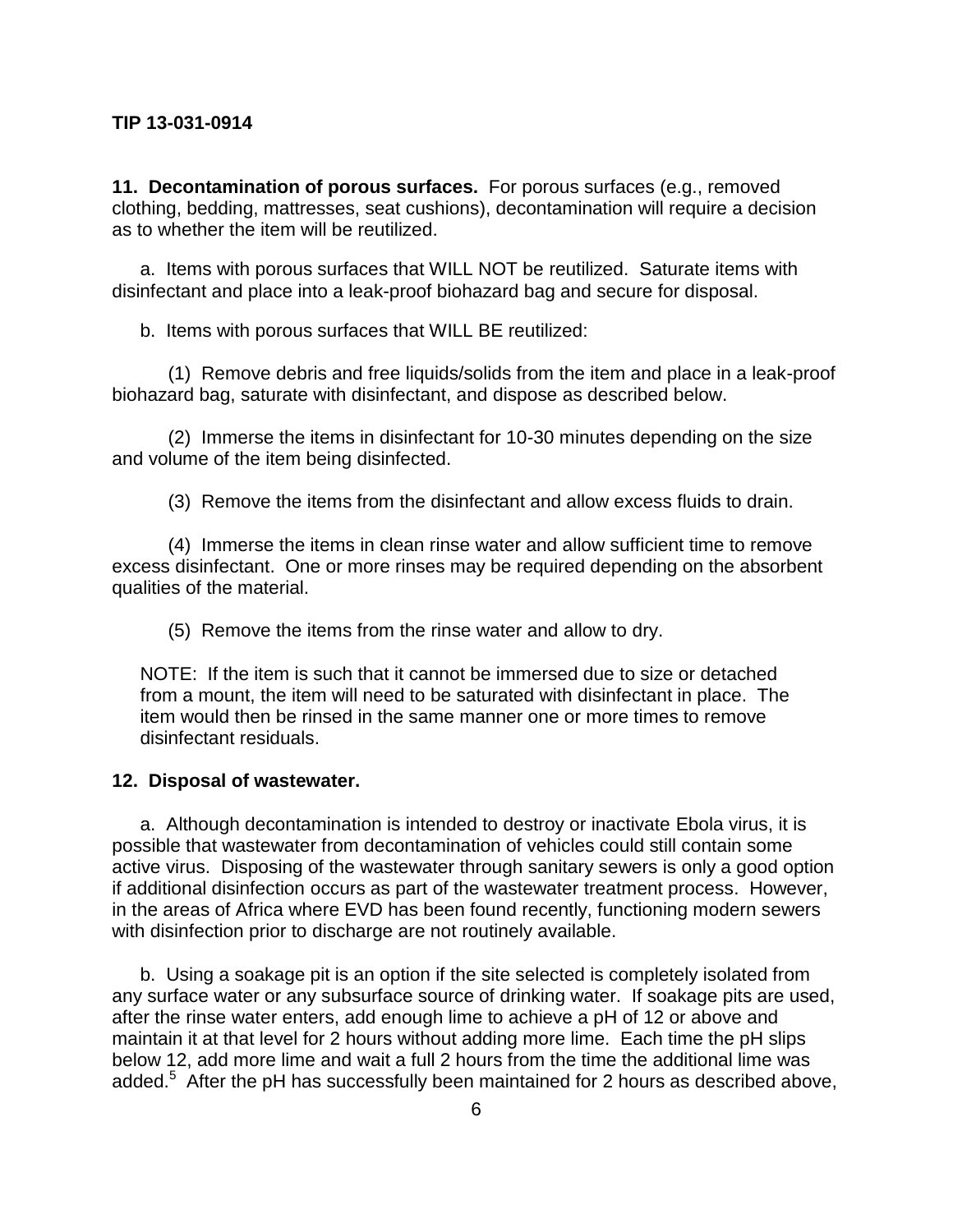cover the area with earth and secure the area so that it is not used for farming, irrigation, digging of wells, and so forth.

c. Lime is usually available at farm supply stores in the United States as a soil pH adjustment and may be available in less developed areas of the world. The lime addition rate to the pit should be approximately a 50 pound (23 kilograms) bag per 1,000 gallons (3785 liters) of rinse water. The lime will react with water to produce heat. It is best to add the lime as a slurry to the pit by premixing it with other water (NOT the rinse water), rather than pouring powdered lime directly into the rinse water.

**13. Encapsulated treatment.** This method requires encapsulating an item, or area to be decontaminated, within a sealed enclosure whereupon all items within the enclosure are subjected to treatment. Treatment may be in the form of heating, vaporized chemical oxidizers (e.g., hydrogen peroxide vapor, chlorine dioxide), or disinfectant bombs/fogs (e.g., formaldehyde/paraformaldehyde fumigation). The amount of time required to effectively decontaminate the area depends on the concentration used, the contact time, environmental controls (maintaining the temperature and/or concentrations), the size of the space (this will be a factor for reaching the desired concentration), and the integrity of the encapsulation (maintained positive pressure, sealed, and so forth). Failure of any one of these may compromise the decontamination process. Additionally, it will be necessary to validate the treatment process to demonstrate all locations within the enclosed area were adequately subjected to the particular treatment used.

The drawback to encapsulation is the potential for the treatment itself to adversely impact sensitive items contained within the enclosure (i.e., corrosion of electronics, melting of plastics, chemical residues). This form of treatment should only be used in those instances where surface decontamination or disposal of the contaminated item is not feasible due to the total area requiring treatment, when contamination is not limited to the surface, and/or when the cost to replace the item is excessive. Specialized equipment for dispersing reagents, PPE, and controlling the environment will be required.

# **14. Management and disposal of surface preparation and decontamination solid waste.**

a. Waste generated from vehicle decontamination (to include PPE) should be placed in leak-proof bags and disposed as infectious waste.<sup>6</sup> To minimize contamination of the exterior of the waste bag, place this bag in a rigid waste receptacle designed for this use.